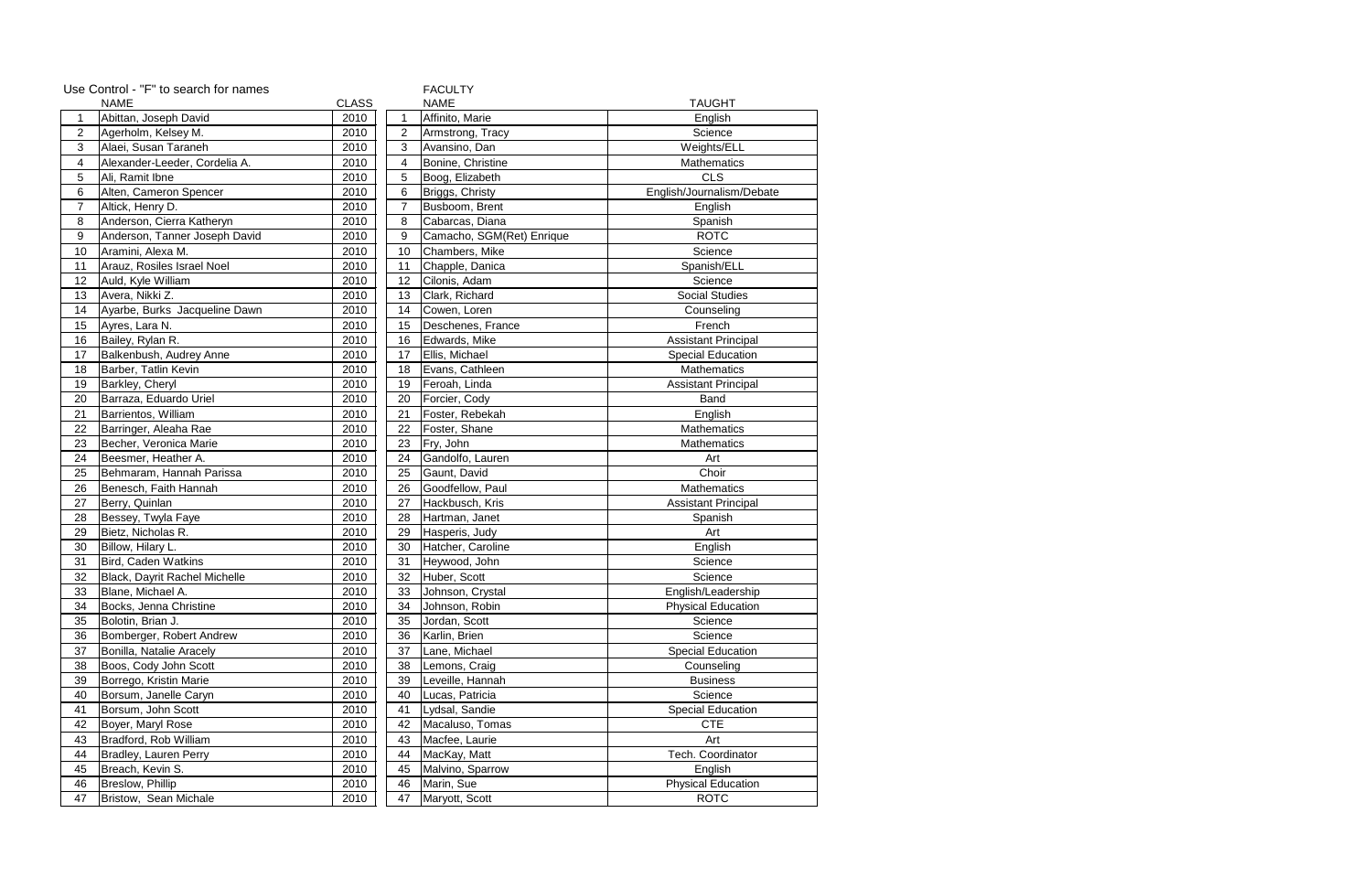| 48 | Brochtrup, Genevieve R.         | 2010 | 48 | Mattick, Jason          | Mathematics                     |
|----|---------------------------------|------|----|-------------------------|---------------------------------|
| 49 | Brown, Collin Hilliard          | 2010 | 49 | McCart, Christopher     | <b>Social Studies/Forensics</b> |
| 50 | Brown, Kathryn L.               | 2010 | 50 | McClellan, Brad         | English                         |
| 51 | Brown, Kinsey Rei               | 2010 | 51 | McKillip, Theresa       | English                         |
| 52 | Brown, Scott Rodney             | 2010 | 52 | Meinert, Michael        | Science                         |
| 53 | Brown, Silveira Erin            | 2010 | 53 | Meranda, Jane           | Special Education               |
| 54 | Bryant, Sean A.                 | 2010 | 54 | Moberg, Laura           | <b>Social Studies</b>           |
| 55 | Buffham, Elizabeth Chmela       | 2010 | 55 | Molder, Stephen         | <b>Special Education</b>        |
| 56 | Buntin, Marissa Adriana         | 2010 | 56 | Mortara, Christopher    | <b>Mathematics</b>              |
| 57 | Burcham, Ellen Julia            | 2010 | 57 | Neace, Hannah           | Drama                           |
| 58 | Burgoyne, Sarah M.              | 2010 | 58 | Nenzel, Franz           | Art                             |
| 59 | Burke, Derek Joseph             | 2010 | 59 | Ochs, Matthew           | <b>Social Studies</b>           |
| 60 | Burks, Jasqueline               | 2010 | 60 | Olson, Karen            | <b>Special Education</b>        |
| 61 | Bushman, Matthew Jacob          | 2010 | 61 | Ouellette, Patrick      | Math                            |
| 62 | Byrnes, Tyler J.                | 2010 | 62 | Pace, Jim               | Athletic Director/Soc. Stud.    |
| 63 | Cadematori, Mark                | 2010 | 63 | Peel, Amy               | Science                         |
| 64 | Caldera, Jaime Hernandez        | 2010 | 64 | Phillips, Natividad     | Spanish                         |
| 65 | Callister, Erin Susann          | 2010 | 65 | Poole, Gabrielle        | English                         |
| 66 | Cannon, Cheng                   | 2010 | 66 | Porter, Valerie         | Science                         |
| 67 | Cardenas, Ingrid Divana         | 2010 | 67 | Potter, Mike            | Mathematics                     |
| 68 | Carpenter, Daniel               | 2010 | 68 | Powers, Keri            | <b>Mathematics</b>              |
| 69 | Carrillo, Clinton Luis          | 2010 | 69 | Priddy, Jamie           | English                         |
| 70 | Carrillo, Kenneth Neil          | 2010 | 70 | Quinlan, Diana          | <b>CTE</b>                      |
| 71 | Cartagena, Jonathan Balmore     | 2010 | 71 | Rapp, Polly             | <b>Special Education</b>        |
| 72 | Carter, Camille Frances Devine  | 2010 | 72 | Rillon, SGM(Ret) Ronald | <b>ROTC</b>                     |
| 73 | Cates, Marissa Danielle         | 2010 | 73 | Rodriguez(Maples), Sue  | Counselor                       |
| 74 | Cavallo, Laurel A.              | 2010 | 74 | Ross, David             | <b>Social Studies</b>           |
| 75 | Challis, Scott W.               | 2010 | 75 | Rothe, Brian            | <b>Assistant Principal</b>      |
| 76 | Chambers, Anastasia             | 2010 | 76 | Rudolph, Joan           | English                         |
| 77 | Chau, Alexander Eric            | 2010 | 77 | Schouweiler, Peter      | <b>Social Studies</b>           |
| 78 | Chelo, Vera Ulatan Cuevas Marie | 2010 | 78 | Sellers, Joe            | PE/Weights                      |
| 79 | Cheng, Cannon                   | 2010 | 79 | Shoda, Adam             | Science                         |
| 80 | Childs, Mitchell J.             | 2010 | 80 | Spalka, Monica          | Health                          |
| 81 | Choi, Eunice                    | 2010 | 81 | Stefonowics, Jennifer   | Mathematics                     |
| 82 | Clay, Chelsey                   | 2010 | 82 | Sullivan, Robert        | Principal                       |
| 83 | Cogliano, Steven M.             | 2010 | 83 | Tomac, Jeff             | Counseling                      |
| 84 | Cohen, Johnathan Harlan         | 2010 | 84 | Van Bavel, Cynthia      | Counseling                      |
| 85 | Cohen, Taylor Renee             | 2010 | 85 | Vanderpool, Jennifer    | Spanish                         |
| 86 | Coleman, Alec S.                | 2010 | 86 | Wallace, Ronda          | English                         |
| 87 | Cooper, Stevi Mariah            | 2010 | 87 | Walsh, Liz              | English/Yearbook                |
| 88 | Cordray, Frederick Alan         | 2010 | 88 | Wetzler, Kelly          | <b>Social Studies</b>           |
| 89 | Corey, Maximillian Joseph       | 2010 | 89 | Whiteley, Barbara       | Library                         |
| 90 | Corley, Jerry Ryan              | 2010 | 90 | Whitten, Amy            | <b>Special Education</b>        |
| 91 | Corthell, Carly Dawn            | 2010 | 91 | Willis, Bryon           | Orchestra                       |
| 92 | Cote', Nicole Gabrielle         | 2010 | 92 | Worthen, Bryon          | Mathematics                     |
| 93 | Crocco, Robbie Braden           | 2010 |    |                         |                                 |
| 94 | Crowder, Laken Nicole           | 2010 |    |                         |                                 |

95 Cuevas, Chelo Vera Marie 2010<br>96 Danberg, Dalton Joel 2010

96 Danberg, Dalton Joel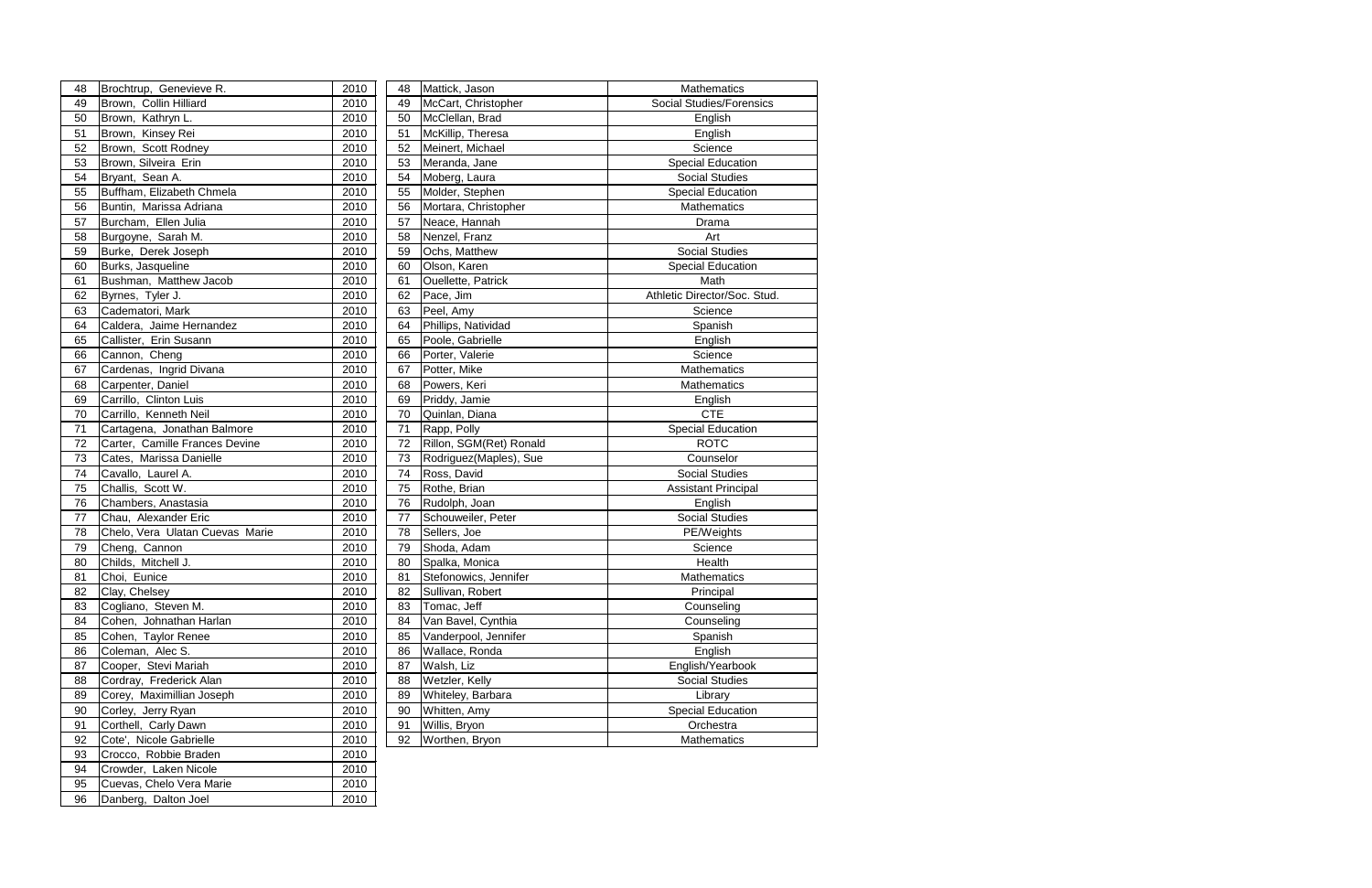| 97    | Davico, Anjelica               | 2010 |
|-------|--------------------------------|------|
| 98    | Davies, Sean Patrick           | 2010 |
| 99    | Davimes, Marni Heather         | 2010 |
| 100   | Davis, Megan Louise            | 2010 |
| 101   | Deangeli, Nicole E.            | 2010 |
| 102   | Dedeurwaerder, Timothy C.      | 2010 |
| 103   | Delossantos, Joshua D.         | 2010 |
| 104   | Derosa, Danielle Viola         | 2010 |
| 105   | Desmond, Jeremy Francis        | 2010 |
| 106   | Dickey, Edward Ray             | 2010 |
| 107   | Diflo, Andrew D.               | 2010 |
| 108   | Diggs, Jamie Lyn               | 2010 |
| 109   | Dipaolo, Madeleine Leigh       | 2010 |
| 110   | Dory, Kelsey Leanne            | 2010 |
| 111   | Dover, lain                    | 2010 |
| 112   | Drumright, Brandon Joseph      | 2010 |
| 113   | Drymalski, Luke A.             | 2010 |
| 114   | Duclos, Spencer J.             | 2010 |
| 115   | Dunagan, Cary James            | 2010 |
| 116   | English, Trevor L.             | 2010 |
| 117   | Espinosa, Sheila D.            | 2010 |
| 118   | Espitia, Manuel Alejandro      | 2010 |
| 119   | Evans, Alisha Dawn             | 2010 |
| 120   | Feest, Delaney Gail            | 2010 |
| $121$ | Fell, Elisa Marianne           | 2010 |
| 122   | Fernandez, Lyzel Ann Cristobal | 2010 |
| 123   | Fernandez, Nathalie Giselle    | 2010 |
| 124   | Finlay, Sarah Louise           | 2010 |
| 125   | Fiori, Bronson Donald Jay      | 2010 |
| 126   | Flack, Amelia Claire           | 2010 |
| 127   | Fleiner, Matthew J.            | 2010 |
| 128   | Flint, Mariah N.               | 2010 |
| 129   | Foley, Kyle Robert             | 2010 |
| 130   | Freeman, Cody Dean             | 2010 |
| 131   | Fuchs, Robert Marcus           | 2010 |
| 132   | Gallagher, Patrick Harry       | 2010 |
| 133   | Gamboa, Elena L.               | 2010 |
| 134   | Garcia, Sara Elizabeth         | 2010 |
| 135   | Gardner, Ryan Forrest          | 2010 |
| 136   | Garfinkle, Jake K.             | 2010 |
| 137   | Garrido, Maile                 | 2010 |
| 138   | Gates, Marissa Danielle        | 2010 |
| 139   | Gaunt, Meghan Gracelyn         | 2010 |
| 140   | George, Christopher Michael    | 2010 |
| 141   | Ginsburg, Mikayla Alexis       | 2010 |
| 142   | Gomez, Brendan P.              | 2010 |
| 143   | Gomez, Micaela Kathleen        | 2010 |
| 144   | Gonzales, Cindy F.             | 2010 |
| 145   | Green, Dana Ann                | 2010 |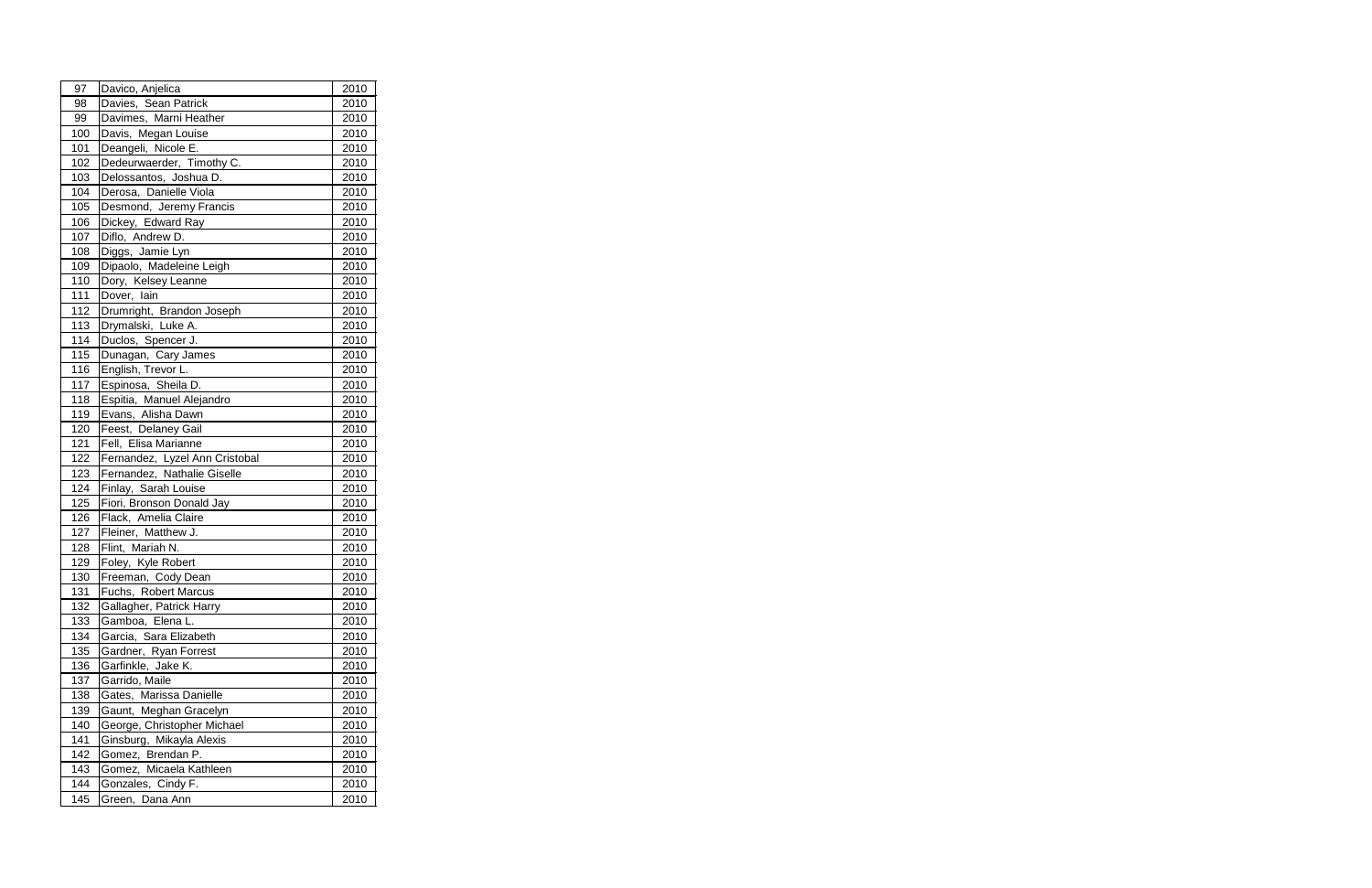| 146 | Greene, Caitlin Elizabeth     | 2010 |
|-----|-------------------------------|------|
| 147 | Gregory, Maurice William      | 2010 |
| 148 | Griswold, Abigail Jane        | 2010 |
| 149 | Gruesen, Jacob H.             | 2010 |
| 150 | Gully, Amanda Jane            | 2010 |
| 151 | Guy, Victoria Lynne           | 2010 |
| 152 | Hamby, Emily M.               | 2010 |
| 153 | Hanley, Monica Jean           | 2010 |
| 154 | Hansen, Troy M.               | 2010 |
| 155 | Harding, Dustin James         | 2010 |
| 156 | Harris, Mallory L.            | 2010 |
| 157 | Harter, Rachel Ann            | 2010 |
| 158 | Hatjakes, Matthew             | 2010 |
| 159 | Henning, Tyler Holl           | 2010 |
| 160 | Henry, Hilary Brianna         | 2010 |
| 161 | Henry, Shawna E.              | 2010 |
| 162 | Herrera, Linqui Michelle      | 2010 |
| 163 | Hess, Kendra E.               | 2010 |
| 164 | Higgins, Mac Callister Jordan | 2010 |
| 165 | Hine, Destini A.              | 2010 |
| 166 | Hoffman, Joanna M.            | 2010 |
| 167 | Holden, Kylee Kay             | 2010 |
| 168 | Hoops, Ethan W.               | 2010 |
| 169 | Huang, Catherine C.           | 2010 |
| 170 | Huneycutt, Lauren Nicole      | 2010 |
| 171 | Hutchens, Hunter Ryan         | 2010 |
| 172 | linuma, Renee Takako          | 2010 |
| 173 | lorg, William Christopher     | 2010 |
| 174 | Iveson, Micaela Marie         | 2010 |
| 175 | Jackins, Trevor K.            | 2010 |
| 176 | Jackson, Cody A.              | 2010 |
| 177 | Jacobsen, Alexander           | 2010 |
| 178 | James, Cody Anthony           | 2010 |
| 179 | Jamieson, Kellie Leinani      | 2010 |
| 180 | Jenkins, Allie M.             | 2010 |
| 181 | Jensen, Hanne                 | 2010 |
| 182 | Jiang, Simin                  | 2010 |
| 183 | Juell, Benjamin B.            | 2010 |
| 184 | Kaiser, Nathan Alan           | 2010 |
| 185 | Karr, David Anthony           | 2010 |
| 186 | Kaskie, Austin Jay            | 2010 |
| 187 | Kaur, Jay Simrit              | 2010 |
| 188 | Keefe, Reese A.               | 2010 |
| 189 | Keith, Clayton Michael        | 2010 |
| 190 | Kelley, Kelsey Ann            | 2010 |
| 191 | Kelly, Dominic Jacob          | 2010 |
| 192 | Kilgroe, Ashlea Lynn          | 2010 |
| 193 | Kirsch, Demerey Alexandra     | 2010 |
| 194 | Klavuhn, Michelle R.          | 2010 |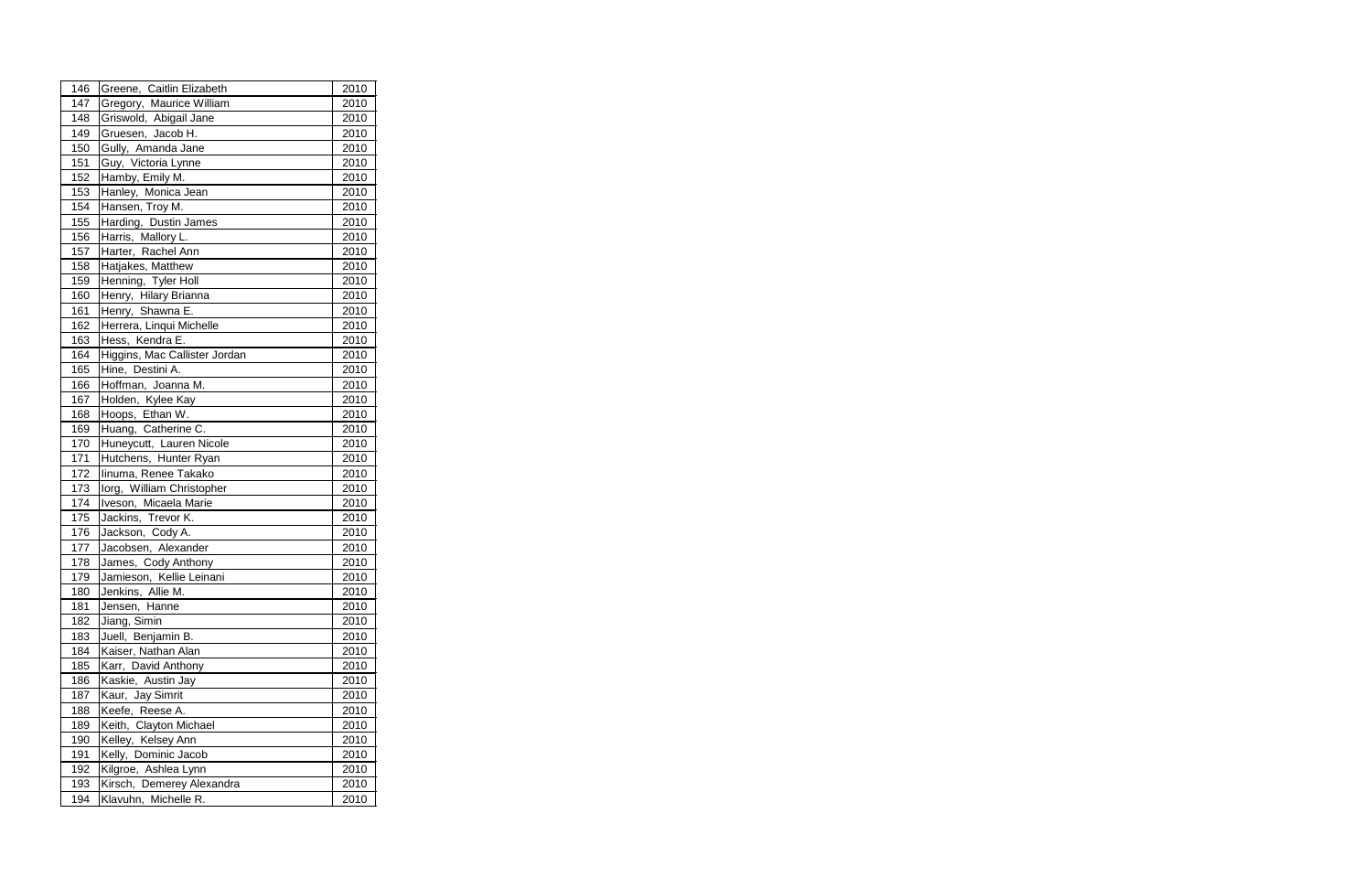| 195 | Klepfer, Mitchell            | 2010 |
|-----|------------------------------|------|
| 196 | Klipfel, Peter Lucas         | 2010 |
| 197 | Knapp, Jaclyn D.             | 2010 |
| 198 | Knobel, John P.              | 2010 |
| 199 | Koci, Philip M.              | 2010 |
| 200 | Kovac, Ben Lawrence          | 2010 |
| 201 | Kruper, Jonathan Francis     | 2010 |
| 202 | Kuchler, Christine Elizabeth | 2010 |
| 203 | Kukuk, Ryan Mathew           | 2010 |
| 204 | Lane, Trevor T.              | 2010 |
| 205 | Lapp, Nicholas C.            | 2010 |
| 206 | Latimer, James Edward        | 2010 |
| 207 | Laughlin, Ian Flynn          | 2010 |
| 208 | Laughton, Carter Chase       | 2010 |
| 209 | Laughton, Kelsey Cameron     | 2010 |
| 210 | Lavin, Eric Jay              | 2010 |
| 211 | Lee, Kyle Jungsuk            | 2010 |
| 212 | Lighthouse, Autumn Lynn      | 2010 |
| 213 | Lighthouse, Nick             | 2010 |
| 214 | Lindsley, Hailey Danielle    | 2010 |
| 215 | Longoni, Kalli Jo            | 2010 |
| 216 | Lopez, Miguel                | 2010 |
| 217 | Lorg, William Christopher    | 2010 |
| 218 | Lucas, Jacob L.              | 2010 |
| 219 | Luetkehans, Ian B.           | 2010 |
| 220 | Lukas, Makenzie Colin        | 2010 |
| 221 | Lunak, Gregory John          | 2010 |
| 222 | Lyle, Rene Leann             | 2010 |
| 223 | Lyon, Sydney M.              | 2010 |
| 224 | Madison, Taran J.            | 2010 |
| 225 | Maloney, Riordan Charles     | 2010 |
| 226 | Maloy, Colton William        | 2010 |
| 227 | Manion, Brandon E.           | 2010 |
| 228 | Manipud, Mia Dominique       | 2010 |
| 229 | Marsala, Mitchell Daniel     | 2010 |
| 230 | Martin, Paul Wayne           | 2010 |
| 231 | Martinez, Brenda S.          | 2010 |
| 232 | Martini, Anna C.             | 2010 |
| 233 | Mason, Katelynn Clara        | 2010 |
| 234 | McAuliffe, Shelby D.         | 2010 |
| 235 | McBride, Jaclyn Marie        | 2010 |
| 236 | McCune, Carrie Jean          | 2010 |
| 237 | McElroy, Trevor Jay          | 2010 |
| 238 | McGarr, Devin E.             | 2010 |
| 239 | McGarry, Melanie A.          | 2010 |
| 240 | McGuire, Jonathan A.         | 2010 |
| 241 | Medeiros, Mikaela Marie      | 2010 |
| 242 | Melancon, Matthew            | 2010 |
| 243 | Mendelsohn, Sara Griffin     | 2010 |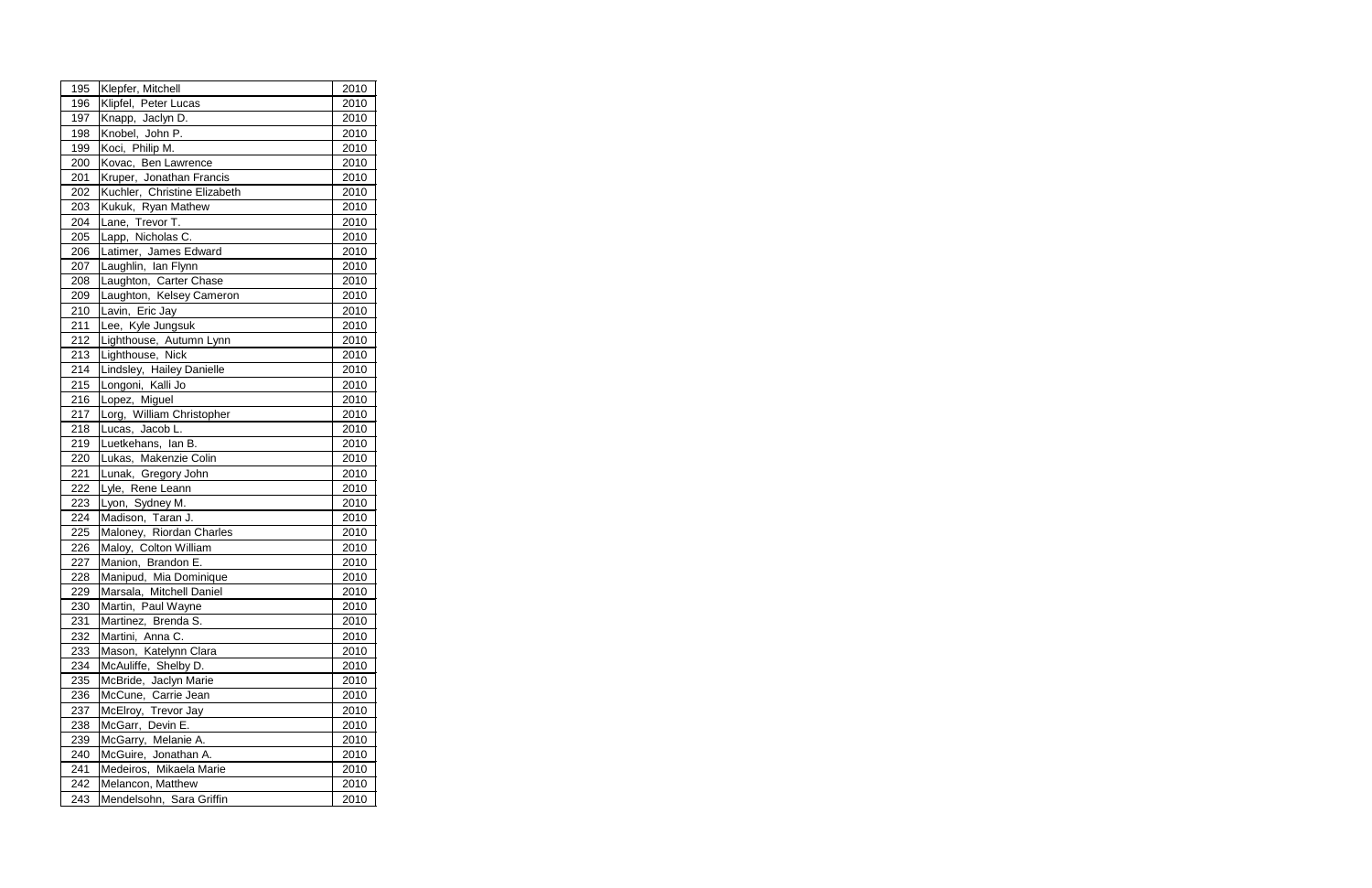| 244 | Menicucci, Caitlyn Addie      | 2010 |
|-----|-------------------------------|------|
| 245 | Menicucci, Lauren Angela      | 2010 |
| 246 | Menicucci, Ryan Andrew        | 2010 |
| 247 | Messick, Elizabeth Marie      | 2010 |
| 248 | Meyer, Kristen Michelle       | 2010 |
| 249 | Milton, Felicia A.            | 2010 |
| 250 | Mitchell, Aubrey Ana          | 2010 |
| 251 | Mlawsky, Elijah Thomas        | 2010 |
| 252 | Montgomery, Mackenzie Donn    | 2010 |
| 253 | Monticelli, Drake A.          | 2010 |
| 254 | Montiel, Nicole Melissa       | 2010 |
| 255 | Morales, Alexander Phillip    | 2010 |
| 256 | Mortensen, Tyffani            | 2010 |
| 257 | Morze, Connor F.              | 2010 |
| 258 | Moyle, Jacob Arthur           | 2010 |
| 259 | Mudge, Megan J.               | 2010 |
| 260 | Mueller, Darden S.            | 2010 |
| 261 | Mufazalova, Dinara            | 2010 |
| 262 | Murillo, Juan                 | 2010 |
| 263 | Murphy, Alexander C.          | 2010 |
| 264 | Murphy, Braden J.             | 2010 |
| 265 | Myers, Dylan R.               | 2010 |
| 266 | Nagel, Emily Nicole           | 2010 |
| 267 | Newcomb, Alexzander Ryan      | 2010 |
| 268 | Newman, Michon                | 2010 |
| 269 | Nichols, Amy Katherine        | 2010 |
| 270 | Nomura, Kevin Kaz             | 2010 |
| 271 | Nunez, Cynthia Stephanie      | 2010 |
| 272 | Ochoa, Cruz                   | 2010 |
| 273 | O'Hara, Katherine Dawne       | 2010 |
| 274 | Olivares, Alethea             | 2010 |
| 275 | Orgill, Stephanie             | 2010 |
| 276 | Ortega, Kyle Freeman          | 2010 |
| 277 | Oueilhe, Josh C.              | 2010 |
| 278 | Pace, Loran Alexander         | 2010 |
| 279 | Pallesen, Gillian Mary        | 2010 |
| 280 | Parsons, Erin Elizabeth       | 2010 |
| 281 | Parvin, Selina K.             | 2010 |
| 282 | Pavia, Carmen                 | 2010 |
| 283 | Perdue, Lauren                | 2010 |
| 284 | Perez, Christina              | 2010 |
| 285 | Perez, Stacy                  | 2010 |
| 286 | Peterson, Jenna N.            | 2010 |
| 287 | Peterson, Parker              | 2010 |
| 288 | Petralia, Christopher Joseph  | 2010 |
| 289 | Pikero, Andrew J.             | 2010 |
| 290 | Poncedeleon, Constanza Ibarra | 2010 |
| 291 | Potter, Alex Michelle         | 2010 |
| 292 | Potts, Kalina E.              | 2010 |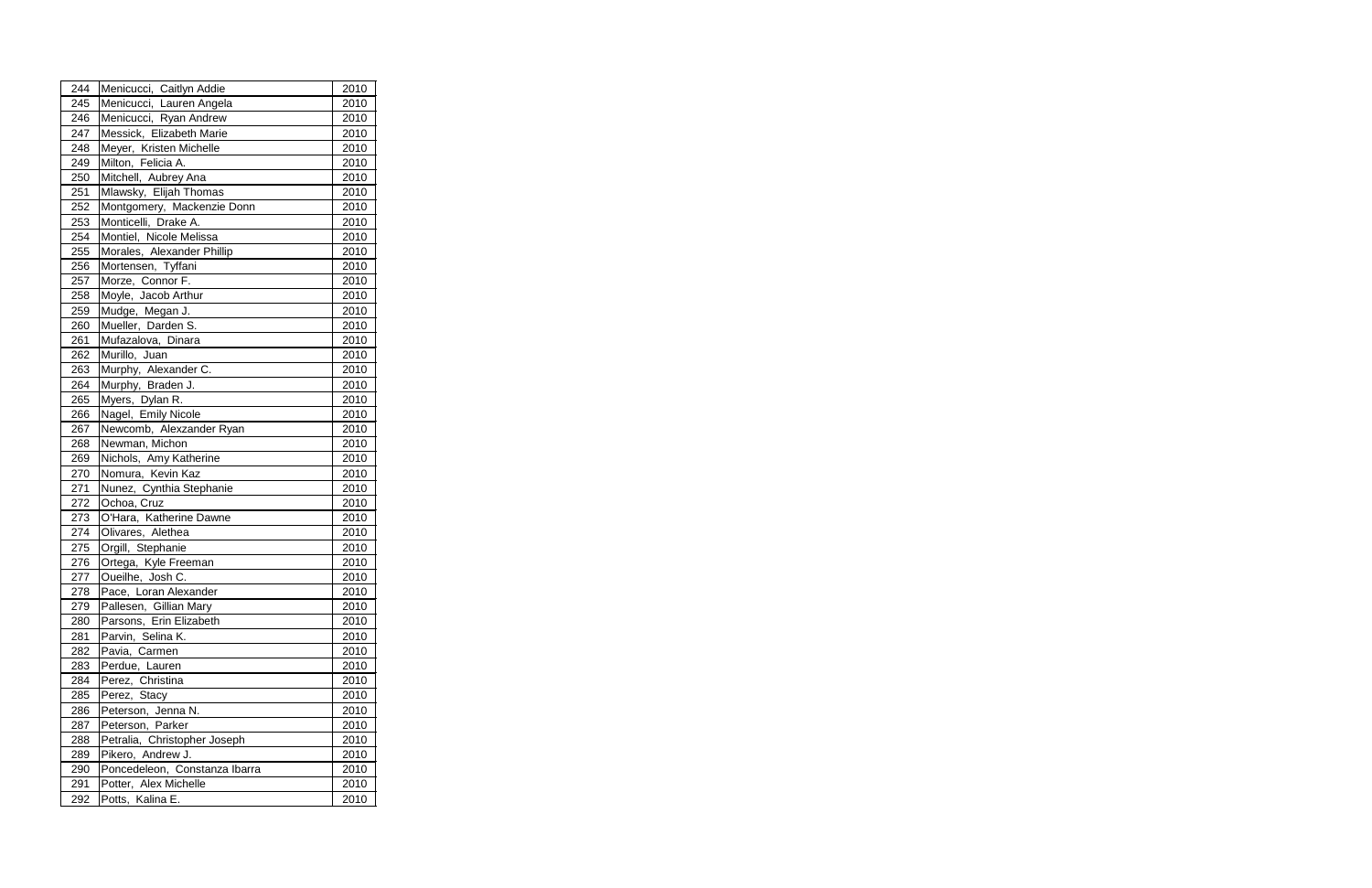| 293 | Presto, Brandon M.         | 2010 |
|-----|----------------------------|------|
| 294 | Probert, Elle Rush         | 2010 |
| 295 | Puckett, Sean David        | 2010 |
| 296 | Pugh, Aaron E.             | 2010 |
| 297 | Pyne, Danielle Brenda      | 2010 |
| 298 | Rahming, Nicole Michelle   | 2010 |
| 299 | Ralston, Ariel P.          | 2010 |
| 300 | Rapp, Michael Brookman     | 2010 |
| 301 | Rayhanuddin, Shihab        | 2010 |
| 302 | Read, Coleen Elizabeth     | 2010 |
| 303 | Reilly, Amanda M.          | 2010 |
| 304 | Richeson, Phillip A.       | 2010 |
| 305 | Riedeman, Taylor Jane      | 2010 |
| 306 | Rivera, Patricia           | 2010 |
| 307 | Robb, Timothy J.           | 2010 |
| 308 | Robertson, Julia Grace     | 2010 |
| 309 | Rodriguez, Joyceann        | 2010 |
| 310 | Rollins, Cecilia R.        | 2010 |
| 311 | Ross, Zachary Daniel       | 2010 |
| 312 | Rovetti, Stephanie Jean    | 2010 |
| 313 | Rudd, Austin Michael       | 2010 |
| 314 | Ryan, Brendan              | 2010 |
| 315 | Ryman, Dannae K.           | 2010 |
| 316 | Salaho, Amina Brianne      | 2010 |
| 317 | Salgo, Danielle C.         | 2010 |
| 318 | Salo, Lacey Melissa        | 2010 |
| 319 | Sanford, Sara Birgitta     | 2010 |
| 320 | Sanford, Pierce            | 2010 |
| 321 | Savage, Leonard J.         | 2010 |
| 322 | Schaefer, Graciela Litia   | 2010 |
| 323 | Schmitt, Jamie             | 2010 |
| 324 | Schneider, Sarah Elizabeth | 2010 |
| 325 | Schulenberg, Matthew W.    | 2010 |
| 326 | Schulze, Stephanie Taylor  | 2010 |
| 327 | Scolari, Cameron Michael   | 2010 |
| 328 | Secrist, Riley             | 2010 |
| 329 | Segura, Aylwin             | 2010 |
| 330 | Short, Mary Katherine      | 2010 |
| 331 | Sieffert, Melissa June     | 2010 |
| 332 | Silveira, Erin Brown       | 2010 |
| 333 | Simcox, Robert Ryan        | 2010 |
| 334 | Sing, Allison Mai          | 2010 |
| 335 | Sliger, Avery Michelle     | 2010 |
| 336 | Sloves, Benjamin Robben    | 2010 |
| 337 | Smith, Dylan A.            | 2010 |
| 338 | Smithson, Michelle Nicole  | 2010 |
| 339 | Staats, Vanessa Marie      | 2010 |
| 340 | Stanfield, Nicole Leann    | 2010 |
| 341 | Steele, Sarah Elizabeth    | 2010 |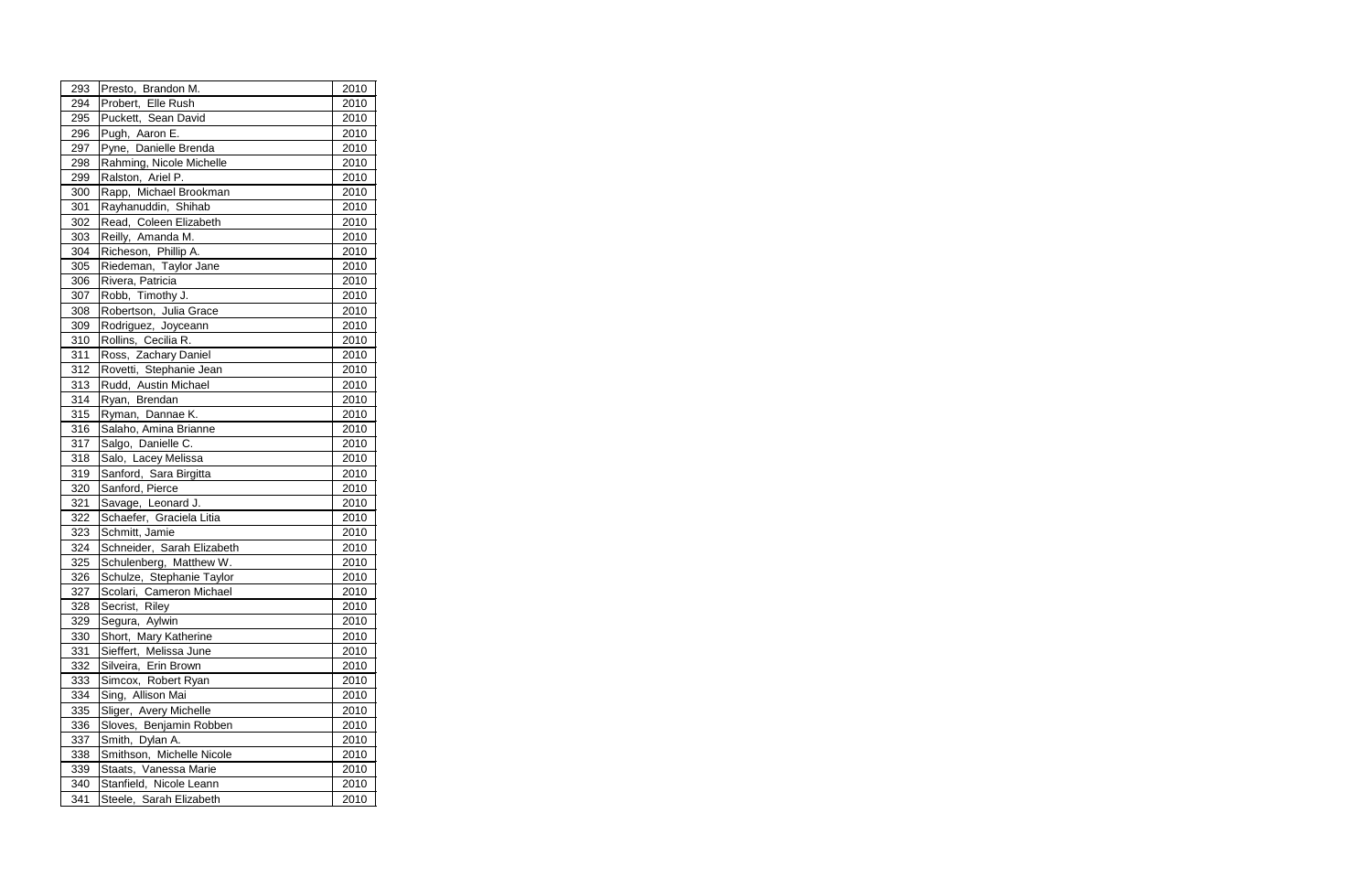| 342 | Steiner, Nicholas R.          | 2010 |
|-----|-------------------------------|------|
| 343 | Stellon, Carter Lee           | 2010 |
| 344 | Stewart, Brhyn Dmi            | 2010 |
| 345 | Stewart, Caitlin A.           | 2010 |
| 346 | Stewart, Matthew Cole         | 2010 |
| 347 | Stock, Kortney Joyce          | 2010 |
| 348 | Stover, Camille Faye          | 2010 |
| 349 | Swendseid, Demetria M.        | 2010 |
| 350 | Ta, Anthony Du                | 2010 |
| 351 | Taitel, Alexis Martin         | 2010 |
| 352 | Talbot, Bjorn Robert          | 2010 |
| 353 | Tanner, Joseph David Anderson | 2010 |
| 354 | Taran, J. Madison             | 2010 |
| 355 | Taylor, Mitchell I.           | 2010 |
| 356 | Thaheld, Will Bronson         | 2010 |
| 357 | Thibos, Michael               | 2010 |
| 358 | Tolley, Evan Daniel           | 2010 |
| 359 | Traitel, Shelby Nicole        | 2010 |
| 360 | Tram, Bao Jennifer Le         | 2010 |
| 361 | Trent, Katie E.               | 2010 |
| 362 | Tscheekar, Nicholas Vincent   | 2010 |
| 363 | Urban, Amy L.                 | 2010 |
| 364 | Urie, Elizabeth Lynn          | 2010 |
| 365 | Utley, Michael Andrew         | 2010 |
| 366 | Valdez, Alicia Kayleen        | 2010 |
| 367 | Velazquez, Jose               | 2010 |
| 368 | Vergara, Mark Dominic         | 2010 |
| 369 | Vezquez, Gaudalupe            | 2010 |
| 370 | Vezquez, Gaudalupe            | 2010 |
| 371 | Villines, Donavin James       | 2010 |
| 372 | Waddington, Rachel Lynn       | 2010 |
| 373 | Waite, Robin Fay              | 2010 |
| 374 | Walsh, Lauren Marie           | 2010 |
| 375 | Walters, Benjamin Lee         | 2010 |
| 376 | Wang, Xiang                   | 2010 |
| 377 | Ward, Jake Tanner             | 2010 |
| 378 | Warden, Michael J.            | 2010 |
| 379 | Warner, Amanda K.             | 2010 |
| 380 | Waters, Setha Marie           | 2010 |
| 381 | Weller, Amelia Alexandra Rose | 2010 |
| 382 | Welsh, Riley Joseph           | 2010 |
| 383 | Wene, George Peter            | 2010 |
| 384 | Werbeckes, Alexander L.       | 2010 |
| 385 | Whalen, Brandi                | 2010 |
| 386 | Whitefield, John P.           | 2010 |
| 387 | Williams, Jake Patrick        | 2010 |
| 388 | Williamson, Taylor Kirsch     | 2010 |
| 389 | Wilson, Kristina Lynn         | 2010 |
| 390 | Wilt, Tiana Nora Rose         | 2010 |